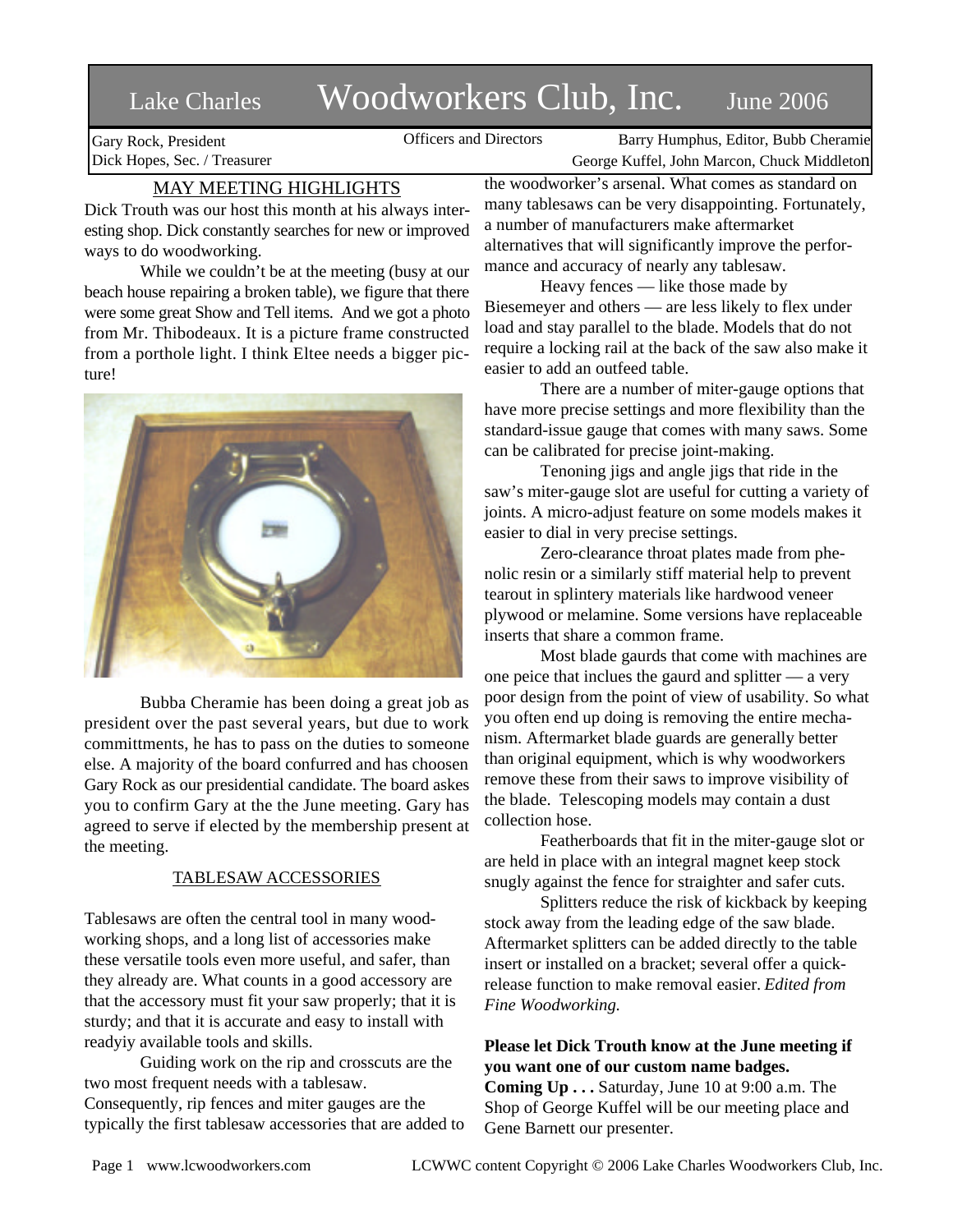#### TRIG JIG

With this simple jig and a little trigonometry, you can cut odd angles on the table saw more accurately than with the saw's miter gauge. First, construct a sliding table using two maple or oak rails and a piece of 3/4-in. plywood. To ensure perfect alignment, lay the rails in the saw's grooves and tack the plywood to them temporarily, then flop the plywood over and screw the rails down. Next, raise the saw blade and cut about halfway across the jig. What you want to do is precisely cut a line from the front of the jig about half way from the front to the back. This will result in a jig that exactly conforms to your blade.

Trigonometry provides an easy and accurate method for laying out the angled fence. Find the tangent of the desired angle from a trigonometry table or with a pocket scientific calculator. The tangent gives you the ratio of the angle's vertical rise to its horizontal run. If your angle is 11.25, for example, the tangent is 0.19891 (rounded to 0.2). Therefore, for each inch of horizontal run, the vertical rise is 0.2 in. To make layout easier, scale up the measurements by multiplying by 10. This results in a base horizontal line of 10 in. and a vertical rise of 2 in. Mark these measurements on the jig and draw a line between the two points to locate the fence. *Edited from F i n e W o o d w o r k i n g M a g a z i n e www.finewoodworking.com.*

#### WOODWORKING CONTEST

The folks at *Woodworking Magazine,* www.woodworking.com are offering a contest to woodworking clubs. The magazine provides a great many plans in each issue and they are looking for more. The contest started 1 May 2006 and ends 1 November 2006. There are 10 categories with 25 winners with prizes of up to \$5,000 and to be announced in the May 2007 issue. You can enter up to three times. Each item must be able to fit into a box no larger than 2' x 2' x 3'. Entry forms can be downloaded from their web site and are reproduced in their magazine.

## POWER SHARPENING GEAR

Many woodworkers assume that the place to start their tool sharpening collection is with power sharpening tools. After all — machines can do it faster and better, right? This is a common assumption among new woodworkers. The truth is that power grinders don't sharpen tools better — they just do it faster. These tools are great for removing large amounts of materials quickly. In the case of gouges, they are essential for sharpening. In many cases, if you keep your tools sharp, all you need is a touch up with a stone to keep on working. Where the grinders do

excel is in major edge re-shaping such as grinding back an entire edge to remove a nick.

Most shop grinders are not suitable for sharpening woodworking tools as they are sold. There are two parts that will need to be upgraded before they are ready for fine woodworking tools. The first and most important is to remove the wheel and replace it with one designed for sharpening woodworking tools. The "stock" wheel is better suited for sharpening lawnmower blades and general metal grinding.

The second part that should be upgraded is the tool rest. The rests on most grinders are unbelievably small and difficult to adjust. It is nearly impossible to control your grinding with these small rests. There are after-market upgrades available for grinders. However, you can also build your own shop made grinder rest.

Dry grinders are the most common. They are made from a motor with a grinding wheel attached to the arbor. Fixtures help protect you from the spinning stone and rests are used to help guide your tools in the sharpening process. As mentioned earlier you should upgrade the wheel.

Dry grinders are typically setup with the wheel in the vertical position. When shopping for a grinder you should look for a wheel size of at least 6" and preferable 8" or larger. This will minimize the amount of hollow grinding that occurs on the tool. Hollow grinding is caused when a small wheel grinds a depression into the tool due to its tight radius.

There are two primary disadvantages to dry grinders. First, they can overheat the edge of your chisels and turning tools causing them to loose their strength (known as temper). The second disadvantage is that materials from the grinding operation can form a "glaze" on the stone and reduce its effectiveness. A dressing tool (see below) must then be used to re-condition it.

Wet grinding is useful for sharpening tools because; 1) it helps keep the tools cool and preserves their temper and 2) it helps to wash away the shavings from the stone. Typically wet stones run at a slower speed than dry stones. They are available in vertical and horizontal arrangements.

The vertical systems are the most common and many woodworkers find them easier to use. The stone rests partial submerged in a trough of water thus allowing a continuous supply of water. Larger stones are better as they will allow for a flatter finish when grinding.

The horizontal stones lay flat and the grinding is done on what would be the side of the stone in a vertical system. The advantage of horizontal grinding is that you

Continues on Page 3